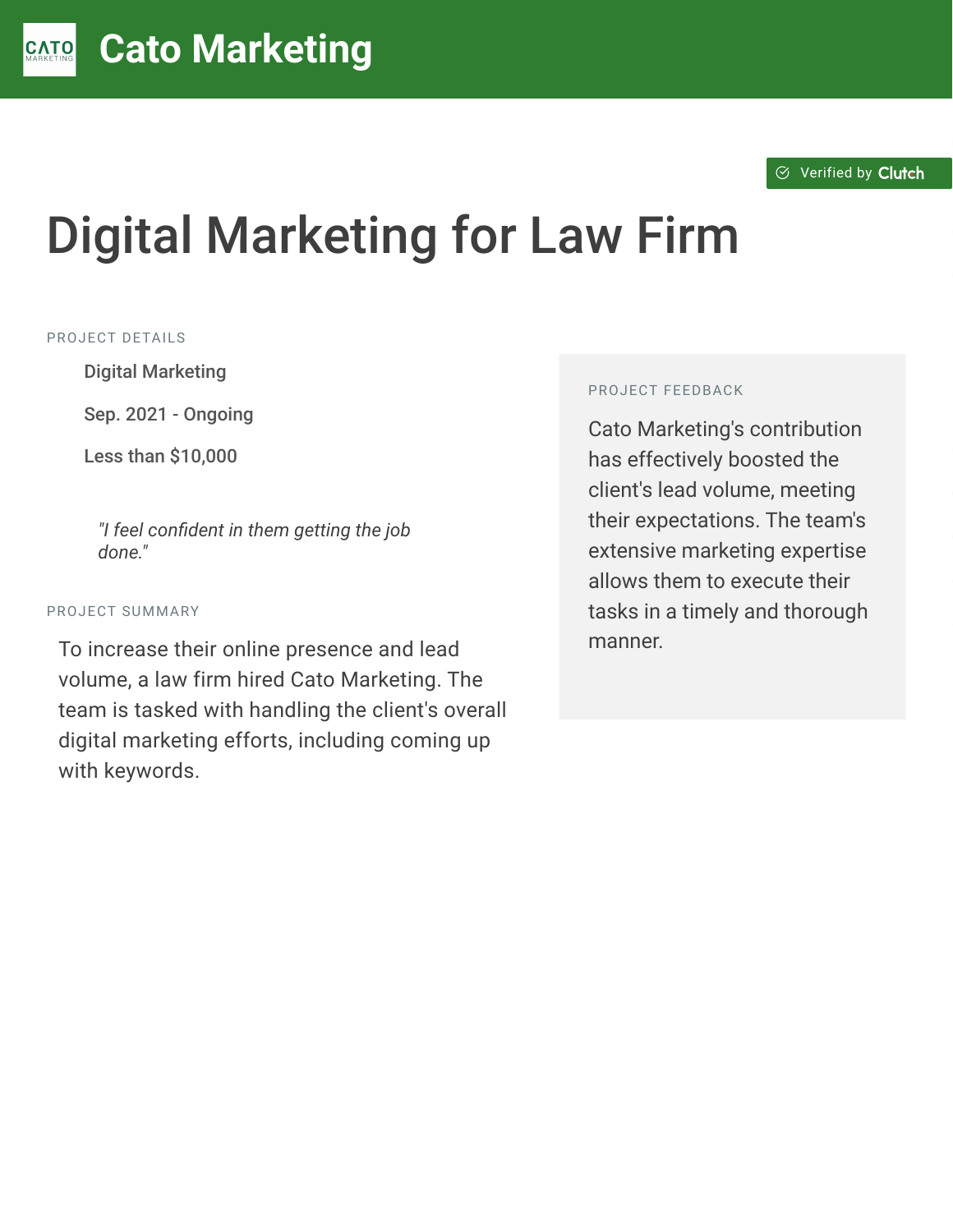# The Client

Please describe your company and your position there.

We are a law firm specialising in providing legal advice to charities of all sizes.

# The Challenge

#### For what projects/services did your company hire Cato Marketing, and what were your goals?

Increasing our online presence and create leads.



4.5

Overall Score

| Quality:     | 4.5 |
|--------------|-----|
| Schedule:    | 4.5 |
| Cost:        | 3.0 |
| Would Refer: | 4.5 |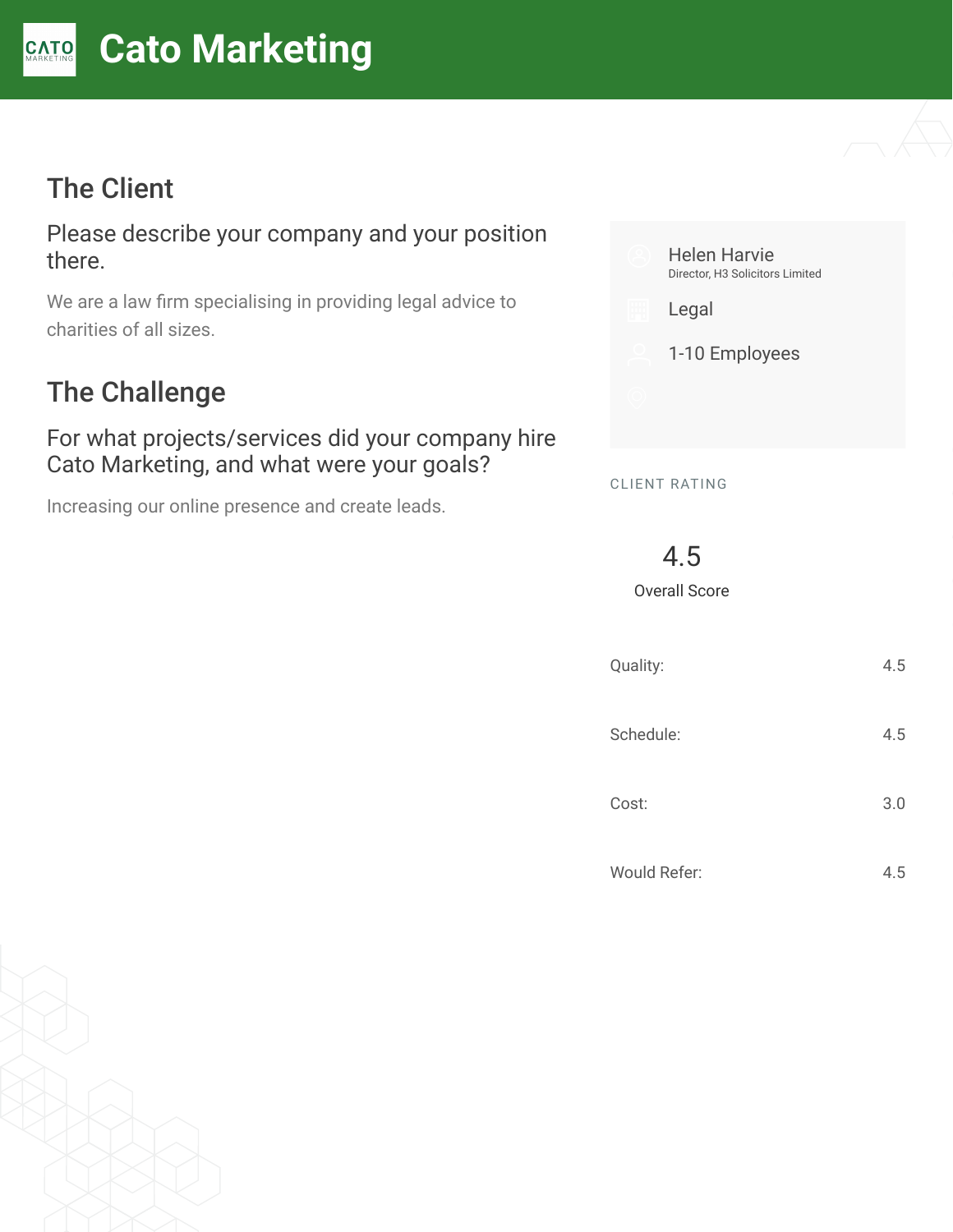# The Approach

How did you select this vendor and what were the deciding factors?

The fact that Cato Marketing were specialists in marketing legal services.

### Describe the scope of work in detail, including the project steps, key deliverables, and marking tools used.

First we set the goals required, we then put together key words to use. the rest was very simple. we left Cato to do their thing and the results came in.

## How many resources from the vendor's team worked with you, and what were their positions?

In total we met 3 members of staff. All very capable and friendly.

# The Outcome

### Can you share any measurable outcomes of the project or general feedback about the deliverables?

We have increased our leads to the perfect position.

### How effective was the workflow between your team and theirs?

Very good they have answered our questions and have just got on with the work. I feel confident in them getting the job done.

# What did you find most impressive or unique about this company?

They just get on with the job at hand and the firm then has to focus on the leads.